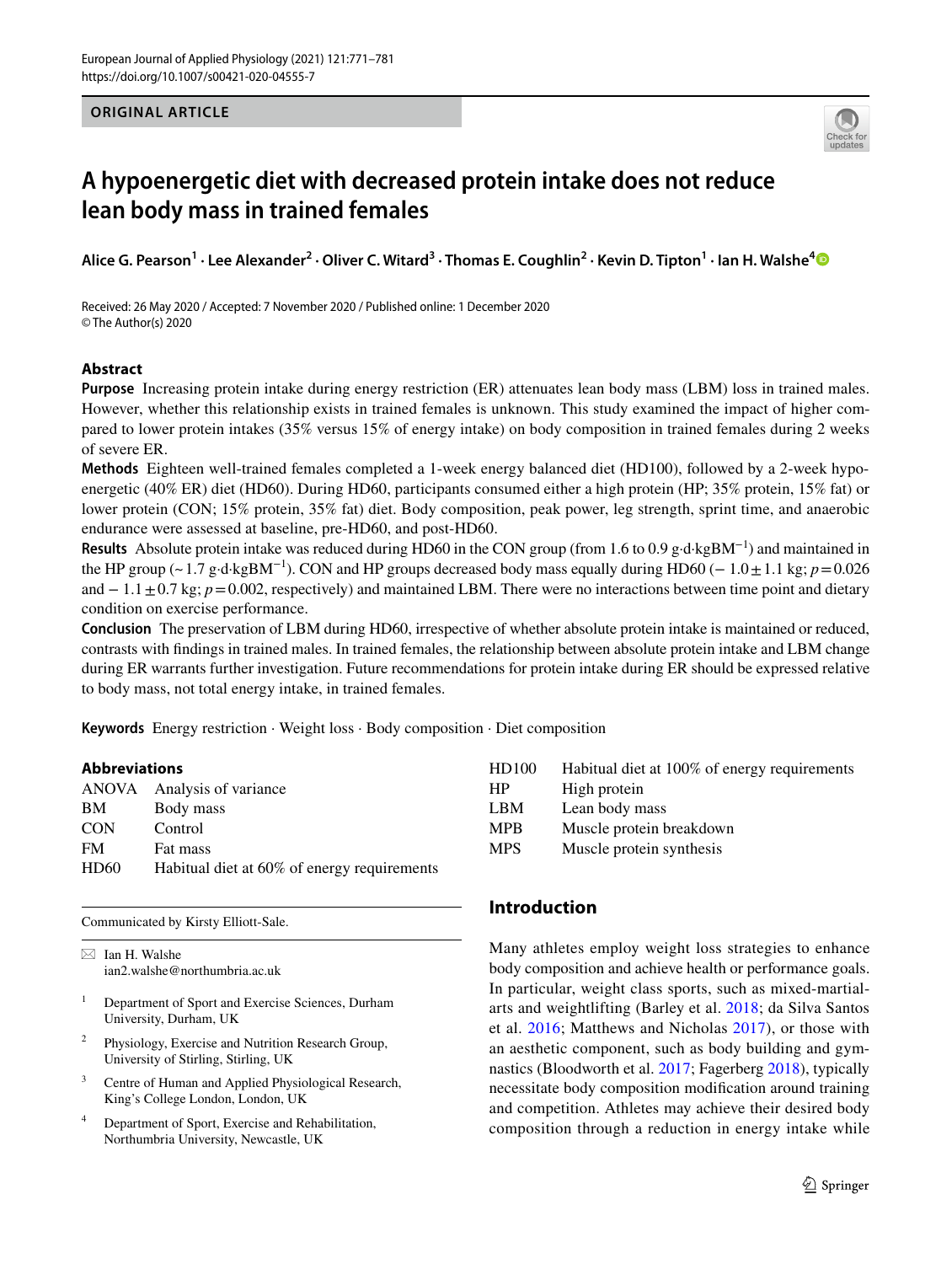maintaining or increasing energy expenditure. Hypoenergetic diets have demonstrated efficacy as a weight loss strategy in athletic populations. However, the desired loss of fat mass (FM) is often concomitant with a reduction in lean body mass (LBM) (Pons et al. [2018](#page-10-1); Willoughby et al. [2018\)](#page-10-2), which can be detrimental to athletic performance (Lalia et al. [2018](#page-9-4)). Therefore, weight loss strategies that attenuate the loss of LBM have been investigated.

One such strategy that has demonstrated efficacy in ameliorating LBM loss during weight loss is the manipulation of dietary protein intake. Exogenous protein supply is required to stimulate muscle protein synthesis (MPS) and induce positive nitrogen balance (Witard et al. [2014\)](#page-10-3). Frequent stimulation of MPS by protein consumption helps maintain LBM. However, during periods of energy restriction, net nitrogen balance and rates of protein turnover are perturbed (Carbone et al. [2019](#page-9-5)), which can lead to the loss of LBM. Short periods of moderate energy restriction may increase basal rates of muscle protein breakdown (MPB) by up to 60% relative to energy balance (Carbone et al. [2014](#page-9-6)). Although, it is currently accepted that LBM loss during energy restriction is attributed to a predominant reduction in MPS (Hector et al. [2018](#page-9-7); Pasiakos et al. [2013](#page-10-4)). It has been demonstrated that increasing dietary protein intake during energy restriction can increase rates of MPS (Hector et al. [2018\)](#page-9-7) and attenuate the loss of LBM.

Previous weight loss interventions, ranging in duration from 2 to 20 weeks, have demonstrated a preservation of LBM with 1.2–2.4 g⋅d⋅kgbody mass<sup>-1</sup> (BM) protein consumption in untrained and overweight individuals (Gordon et al. [2008;](#page-9-8) Hector et al. [2018](#page-9-7); Layman et al. [2005;](#page-9-9) Leidy et al. [2007](#page-9-10); Longland et al. [2016;](#page-10-5) Pasiakos et al. [2013](#page-10-4)). However, a paucity of data exist on the impact of increased dietary protein intake during hypoenergetic weight loss in trained individuals. Walberg and colleagues reported a retention of positive nitrogen balance when total dietary protein intake was increased to 1.6 g⋅d⋅kgBM<sup>-1</sup> vs. a daily protein intake of 0.8 g⋅d⋅kgBM<sup>-1</sup> among male weightlifters (Walberg et al. [1988\)](#page-10-6). Although, increased provision of exogenous amino acids does not necessarily translate to LBM change (Mourier et al. [1997](#page-10-7)). Mettler et al. [\(2010\)](#page-10-8) previously demonstrated a signifcant amelioration of LBM loss in trained males when a 2-week hypoenergetic diet contained 35% of energy intake from protein (2.4 g·d·kgBM−1), relative to 15% (1.0 g⋅d⋅kgBM<sup>-1</sup>). Although Mettler did not measure rates of MPS, these data support those previously reported in untrained populations (Gordon et al. [2008](#page-9-8); Hector et al. [2018](#page-9-7); Layman et al. [2005](#page-9-9); Leidy et al. [2007](#page-9-10); Longland et al. [2016;](#page-10-5) Pasiakos et al. [2013](#page-10-4)) and highlight the importance of protein intake during weight loss in athletes. However, it is unknown whether sex diferences would permit the previous fndings in trained males (Mettler et al. [2010](#page-10-8)) being translated to trained females. There is evidence that resistance-trained females consuming higher protein intakes increase LBM signifcantly more so than those consuming lower protein intakes during energy balance (Camp-bell et al. [2018](#page-9-11)). Nonetheless, no study to date has investigated the efect of the protein composition of hypoenergetic diets on body composition and various exercise performance parameters (strength, speed, endurance, and power) in welltrained females.

Apparent sex diferences in human musculature exist (Jahn et al. [1999](#page-9-12)), which may result in varying metabolic and body composition outcomes during energy restriction. During energy balance, there are no apparent sex diferences in basal MPS (Dreyer et al. [2010](#page-9-13); Fujita et al. [2007](#page-9-14)), or the acute post-prandial or post-exercise MPS response (Dreyer et al. [2010;](#page-9-13) West et al. [2012\)](#page-10-9), when corrected for skeletal muscle mass in young adults. Nonetheless, the apparent lack of sex-based diferences in MPS may be attributed to the short duration of these studies. Potentially, extended time periods (i.e., training) are required to detect sex diferences in muscular adaptations. Consistent with this notion, Scalzo et al.  $(2014)$  $(2014)$  utilised a <sup>2</sup>H<sub>2</sub>O-based method to estimate integrated MPS over a 4-week period with sprint interval training and reported higher rates of MPS in mixed and cytoplasmic muscle fractions in males, relative to females. This study demonstrates that sex-based variations in MPS may be detected over extended periods, eventually infuencing changes in LBM. This notion has been supported in untrained individuals, with males losing a greater proportion of LBM than their female counterparts during a period of energy restriction (Evans et al. [2012;](#page-9-15) Sartorio et al. [2005](#page-10-11)). Taken together, these data suggest that metabolic and body composition responses to energy restriction likely difer between well-trained males and females, and thus extrapolation of the previous fndings (Mettler et al. [2010](#page-10-8)) to trained females may not be appropriate.

Therefore, the aim of the present study was to investigate whether higher compared to lower protein intakes attenuate the loss of LBM during energy-restricted weight loss in well-trained females. We hypothesised that increasing dietary protein intake relative to total energy intake would ameliorate reductions in LBM during 2 weeks of severe energy restriction.

# **Methods**

# **Subjects**

Twenty-four trained females representing a range of sports (football, netball, rowing, Muay Thai, and athletics) volunteered to participate in the study after providing informed written consent. Inclusion criteria for the study were female competitive athletes aged 18–35 years, completing at least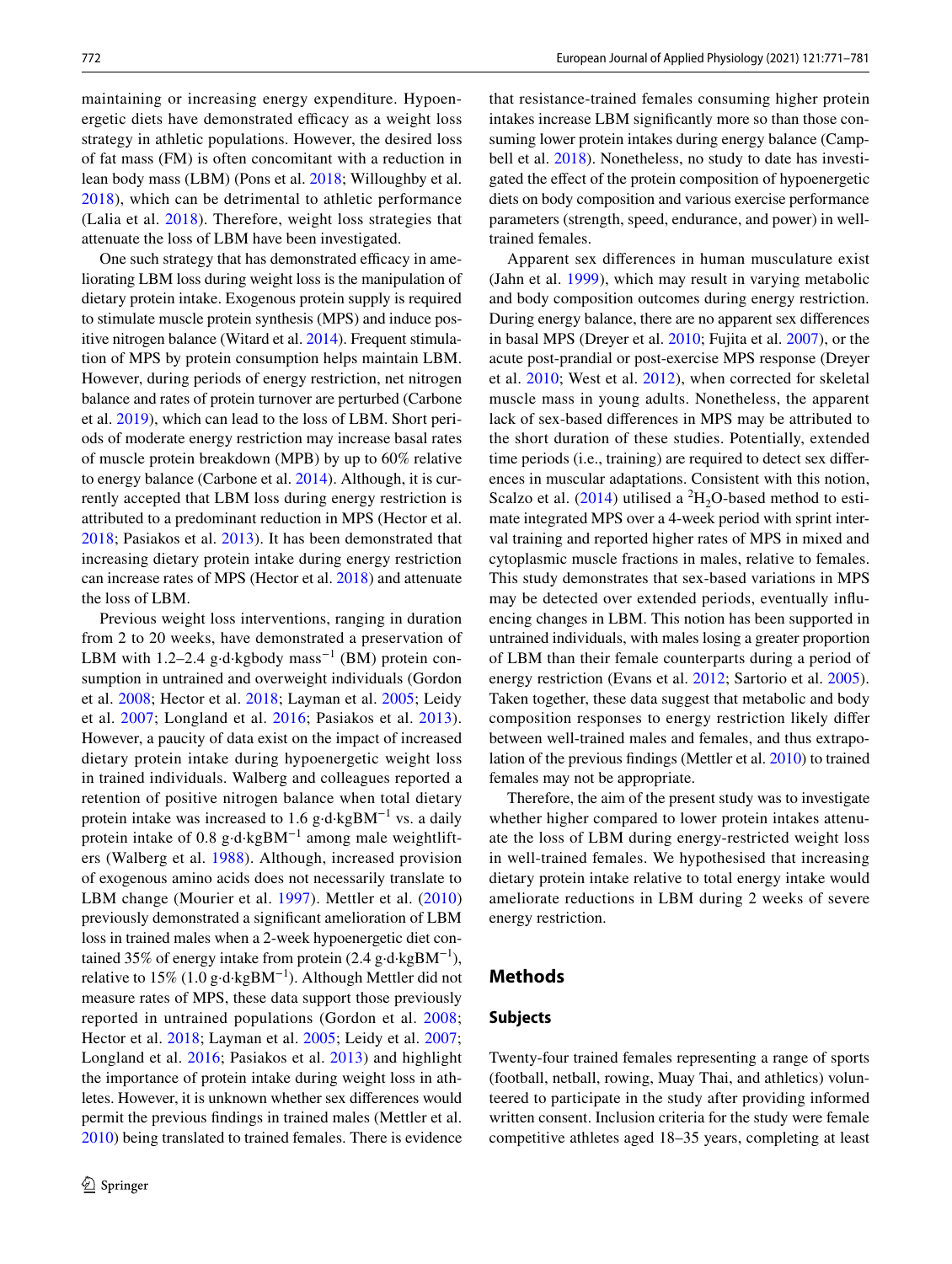three training sessions per week. Participants with body fat within the healthy range of 15–30% and with a regular menstrual cycle were included. All types of oral contraceptives were permitted. Participants were excluded from the study if they consumed more than 20% protein (including protein supplements) in their habitual diet.

Four participants did not meet the inclusion criteria ( $\leq$ 15% body fat; $\geq$ 20% habitual protein intake; and/ or≤3 training sessions per week). Two participants were excluded due to lack of dietary adherence during the intervention. Eighteen participants (age;  $21.2 \pm 3.3$  years, height;  $171.5 \pm 6.8$  cm, BM;  $67.2 \pm 10.0$  kg, body fat;  $27.2 \pm 5.3\%$ , training;  $9.9 \pm 2.8$  h wk<sup>-1</sup>) completed the study. The study was approved by the School of Sport Research Ethics Committee (SSREC) at the University of Stirling and the East of Scotland NHS Research Ethics Committee (NHSREC).

# **Experimental design**

In a parallel group design, each participant completed a familiarisation trial followed by four experimental trials consisting of body composition measurement and exercise performance tests. Participants were assigned to either a high protein (HP)  $(n=9)$  or a lower protein control group (CON)  $(n=9)$ . The overview of the study design is shown in Fig. [1.](#page-2-0)

Participants arrived at the laboratory before 9:00 am for each experimental trial following an overnight fast (morning consumption of 500 mL water) and abstinence from vigorous exercise during the prior 24 h. Participants provided a urine sample, then height, BM, and body composition were measured in light clothing. The initial screening visit was used to obtain preliminary measures of general health (absence of illness, chronic disease, musculoskeletal disorder, and pregnancy), baseline body composition, and familiarisation of the exercise protocols. Following the familiarisation visit, participants were instructed to complete a weighed intake food diary over three separate days; a rest day, training day, and competition day, from which habitual energy intake was estimated using dietary analysis software (Microdiet V2).

During the second visit, baseline exercise performance tests were completed, and participants were prescribed a diet providing 100% of habitual energy intake (HD100) (48% carbohydrate, 33% fat, 19% protein), based on self-reported dietary intake data. Following 7 days of diet completion, participants attended the third testing session, where premeasures of BM, body composition, and exercise performance were obtained. Participants were then prescribed a diet providing 60% of habitual energy intake (HD60) and allocated to their intervention group (HP or CON). Group allocation was randomly assigned for the frst nine participants and matched for training load and anthropometric characteristics for the remaining nine participants. Following 14 days of HD60, participants returned to the laboratory for the fnal testing session. Post-measures of BM, body composition, and exercise performance were obtained to evaluate any diet efects.

## **Dietary intervention**

During HD100 and HD60, participants were provided with all food and prohibited from consuming non-prescribed food and drink, aside from the ad libitum consumption of water. The CON diet had a composition of 15% protein, 35% fat, and 50% carbohydrate, and the HP diet had a composition of 35% protein, 15% fat, and 50% carbohydrate. The energy and macronutrient intake of both groups is displayed in Table [1.](#page-3-0)

Protein intake was evenly distributed throughout the day with 3 meals and 3 snacks (including protein-based snacks post-exercise and pre-sleep). The diet was modified if participants disliked certain prescribed foods in attempt to enhance adherence. Group allocation was not disclosed to the participants. Participants received an additional food log diary and electronic scales during the



<span id="page-2-0"></span>**Fig. 1** Schematic overview of study protocol. *Familiarisation* body composition and exercise protocols, *HD100* habitual diet at 100% of individual energy requirement, *HD60*habitual diet at 60% of individ-

ual energy requirement, *CON*control group (0.86 g·d·kgBM−1protein) at 60% of individual energy requirement, *HP*high protein group (1.71 g·d·kgBM<sup>-1</sup>protein) at 60% of individual energy requirement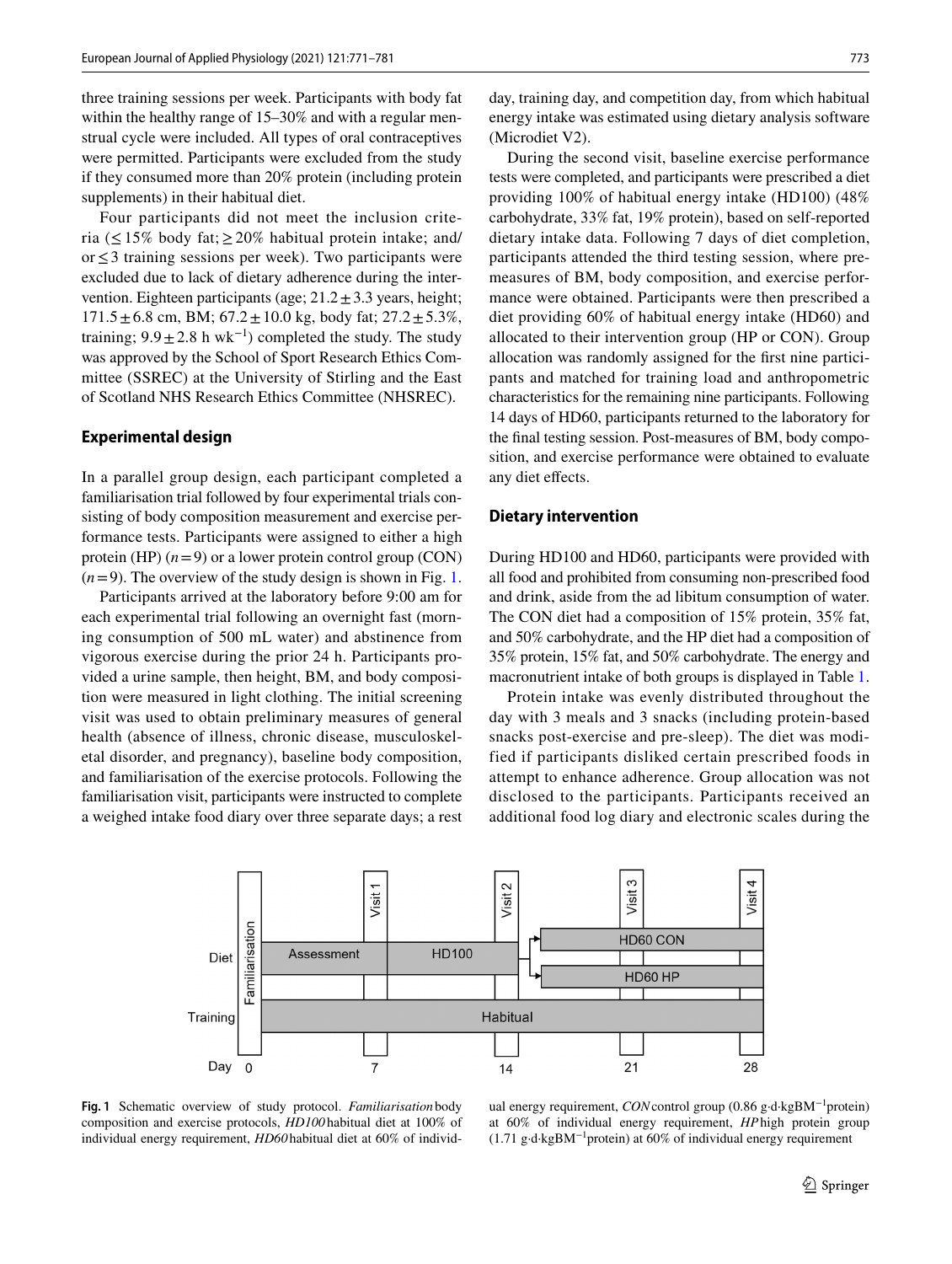<span id="page-3-0"></span>**Table 1** Macronutrient composition of prescribed diets

|                                  | Diet                 | Control<br>$(n=9)$                                                 | High protein<br>$(n=9)$                                              | P value                                     |
|----------------------------------|----------------------|--------------------------------------------------------------------|----------------------------------------------------------------------|---------------------------------------------|
| Energy (Kcals)                   | HD100<br><b>HD60</b> | $2114 + 517$<br>$1347 + 264$                                       | $2173 + 343$<br>$1302 + 209$                                         | 0.84<br>0.64                                |
| CHO(g)<br>$(g d^{-1} kgBM^{-1})$ | HD100<br>HD60        | $283 + 54$<br>$(4.32 \pm 1.26)$<br>$176 + 32$<br>$(2.68 \pm 0.78)$ | $272 + 46$<br>$(4.15 \pm 0.83)$<br>$168 + 26$<br>$(2.58 \pm 0.49)$   | 0.65<br>(0.73)<br>0.58<br>(0.74)            |
| FAT(g)<br>$(g d^{-1} kgBM^{-1})$ | HD100<br>HD60        | $83 + 31$<br>$(1.27 \pm 0.61)$<br>$51 + 13$<br>$(0.77 \pm 0.26)$   | $79 + 21$<br>$(1.20 \pm 0.30)$<br>$24 + 5$<br>$(0.38 \pm 0.09)$      | 0.76<br>(0.74)<br>$< 0.01*$<br>$(< 0.01*)$  |
| PRO(g)<br>$(g d^{-1} kgBM^{-1})$ | HD100<br><b>HD60</b> | $101 + 25$<br>$(1.56 \pm 0.55)$<br>$56 + 9$<br>$(0.86 \pm 0.23)$   | $108 + 25$<br>$(1.65 \pm 0.41)$<br>$112 \pm 18$<br>$(1.71 \pm 0.31)$ | 0.59<br>(0.69)<br>${<}0.01*$<br>$(< 0.01*)$ |

Values reported as mean $\pm$ standard deviation

*CHO*carbohydrate, *PRO*protein, *g d−1 kgBM−1* grams per day of protein per kilogram of body mass

\*Denotes statistically significant difference between groups  $(p < 0.05)$ ; independent samples *t* test)

HD60 intervention to report any other drinks or foods that were consumed or any prescribed food that was not consumed. Participants were asked to report back to investigators immediately so that the macronutrient composition could be modified accordingly the following day.

# **Assessment of body composition**

A whole-body dual energy X-ray absorptiometry (DXA) (Lunar, GE Healthcare Prodigy, GE Healthcare, Buckinghamshire, UK) scan was used to determine body composition at visits 1 (Baseline), 3 (Pre), and 4 (Post). This model of DXA has a coefficient of variation of 1–2% (Toombs et al. [2012\)](#page-10-12). The best practice procedures, as presented by Nana and colleagues, were followed (Nana et al. [2015](#page-10-13)). In addition, participants were instructed to consume 500 mL of water upon waking to ensure a euhydrated state, which is recommended under the best practice for DXA measurement (Rodriguez-Sanchez and Galloway [2015\)](#page-10-14). Participants were asked to wear minimal clothing consisting of an unwired sports bra and a pair of shorts and were asked to wear the same clothes at each subsequent testing visit. A pregnancy test was completed before the scan to ensure no participants were pregnant. The participant positioning during the scan was standardised and maintained throughout the duration of the study. Total BM, FM, LBM and body fat (BF) percentage were

measured. Following body composition assessment, participants completed several exercise performance tests.

# **Exercise performance**

All participants took part in a familiarisation visit which included the battery of exercise performance tests undertaken in the present study. The visit included a full explanation of the procedures, with participants performing the full exercise testing protocols. Participants were instructed to record all exercise sessions completed and to maintain a similar training schedule throughout the duration of the study while ensuring abstinence from vigorous exercise in the 24 h period prior to laboratory visits. During the laboratory visits, participants completed a 5-min standardised warm-up followed by a 6 s Wingate test, a maximal isokinetic leg strength test, a 20 m sprint, and the Yo-Yo anaerobic endurance test. All machine settings were determined during visit 1 and remained constant throughout the study for each participant.

# **Wingate test**

A 5-min warm-up was completed on a cycle ergometer (Excalibur Sport; Lode, Netherlands). The warmup included 5ˣ5 sec sprints at sub-maximal intensity during the fnal 2 min before moving onto the testing ergometer. The 6 s Wingate test was performed on an electronic ergometer (Excalibur Sport; Lode) using the official Wingate software (Wingate version 1.0.13; Lode, Netherlands) and recorded maximal anaerobic power output and peak power. Prior to the test, participants completed a 1 min lead-in to increase cadence from 70 to 100 revs min−1. Participants were then encouraged to pedal at maximal effort, maintaining the highest possible cadence for the full 6 s. A 5 min cool down was then performed on the cycle ergometer and  $a \sim 20$  min rest period was awarded before commencing the isokinetic strength test. A standard error of measurement of 4–6% for peak power output for females has previously been reported (Kavaliauskas and Phillips [2016\)](#page-9-16).

#### **Isokinetic strength**

Participants completed an isokinetic peak force test on the electromechanical Kin Com 125 isokinetic dynamometer (Chattanooga Group, Inc. Tennessee). Participants were seated in the testing chair with 90° of hip and knee fexion and secured into the seat through stabilisation straps. The axis of the dynamometer was then aligned with the anatomical axis of the knee joint for each participant. The dominant leg was used for testing and was assessed from 20° knee flexion to 70° knee flexion. Five submaximal warm-up muscle contractions of 2–4 s were performed; two at 50%, two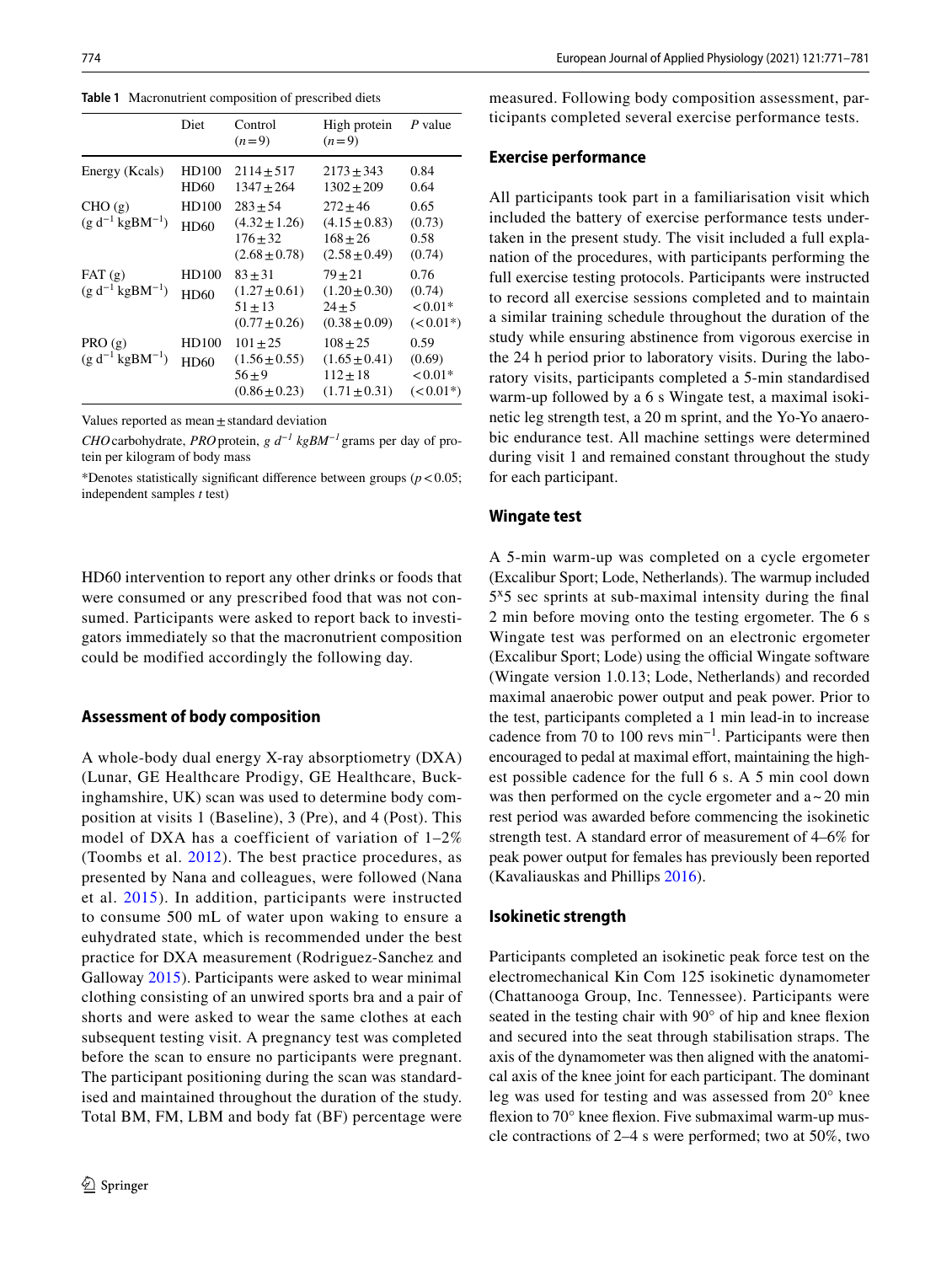at 70%, and one at 90% of participants' perceived maximal contraction, each separated by 30 s of rest. The testing protocol consisted of at least three maximal contractions of 60°s−1 and 120°s−1. Each maximal concentric contraction was followed by a maximal eccentric contraction separated by a 5 s pause. Following a 30 s interval, the next maximal contraction was completed. The highest concentric and eccentric scores were accepted as the maximal voluntary contraction. Participants were allowed a 2 min rest interval before testing began at 120°s−1. Participants were vocally encouraged throughout the trials and were instructed to grip the sides of the testing seat for comfort. Approximately 15–20 min of rest occurred before the 20 m sprint test. Previous authors have reported 6.6–11% variation in performance outcomes for concentric contractions and 8.9–11.9% variation for eccentric contraction in females (Li et al. [1996\)](#page-9-17).

## **Speed and Yo‑Yo endurance test**

The 20 m sprint and Yo-Yo endurance tests were completed on hard tennis courts. Participants completed a 5 min dynamic warm-up of choice that was repeated for each trial. In the fnal 2 min of warm-up, participants completed 5 submaximal 20 m sprints; two at 50%, two at 70%, and one at 90% of perceived maximum speed. Two mins of rest were allocated before participants began the maximal 20 m sprint testing. Each participant completed three maximal sprints separated by 1 min of active recovery. Sprint time was recorded through electronic speed gates (Brower Timing, Draper, USA) set at 0, 5, and 20 m. Participants were set 1 m behind the timing gates and were encouraged to sprint maximally through the final gates at 20 m. The coefficient of variation of 5 m and 20 m sprints has been shown to be 3.2% and 2.9%, respectively (Altmann et al. [2015;](#page-9-18) Shalfawi et al. [2012](#page-10-15)).

Following sufficient rest  $(10-15 \text{ min})$ , participants began the Yo-Yo level 1 recovery test, as previously reported (Gravina et al., [2017\)](#page-9-19). When signalled by the recorded beep from the CD, participants ran to and from a cone placed 20 m from the starting point. A period of 10 s active recovery separated each 40 m shuttle. The test was terminated when the participant failed to touch the starting line in time of the beep on two continuous shuttles. All testing conditions remained consistent and each participant completed the test individually to remove the element of competition. The reliability of the Yo-Yo level 1 endurance test has been examined and shown a CV of 4.9% with performance outcomes of the test (Krustrup, [2003](#page-9-20)).

#### **Blood sampling**

Blood samples were collected from an antecubital vein into three 5 mL vacutainers containing ethylenediaminetetraacetic acid (EDTA), serum (untreated), and lithium heparin (LH). Blood samples were centrifuged at 4°, 3500 rpm for 10 min within 2 h of collection. Serum stores were transferred into 1 mL containers and stored at − 80 °C until analysis of serum progesterone concentration. Serum progesterone concentrations were determined by a commercially available ELISA kit (Eagle Biosciences). Participants were estimated to be in the follicular phase when serum progesterone concentration was  $<$  5 ng·mL<sup>-1</sup> and in the luteal phase when  $\geq$  5 ng·mL<sup>-1</sup> (Shaaban and Klopper [1973](#page-10-16)). A progesterone concentration range to indicate ovulation (typically 5–7 ng mL<sup>-1</sup>) was not used as this range would be entered both during periovulation and when leaving the luteal phase (i.e., pre-menses) and cannot be distinguished without another confrmation of ovulation, e.g., luteinising hormone concentration in urine.

## **Statistical analysis**

All assumptions for statistical models were assessed. Data that violated the assumptions were logarithmically transformed before statistical analysis. Statistical analysis was performed on IBM SPSS (version 25, SPSS Inc., Chicago, IL). A two-way mixed design ANOVA was used to analyse all body composition and exercise performance measures between diet conditions (CON and HP) and within time points (pre- and post- HD60). Independent *t* tests with Bonferroni corrections were used to compare time-points between conditions for all body composition and exercise performance measures. Paired *t* tests were used to detect any signifcant within-group changes between time points. Based on a statistical power test using Minitab 18.1 software, an estimated sample size of 17 was required to have 80% power to detect a diference in BM of 1 kg, assuming a standard deviation of 1. Thus, the acquired sample of  $n = 18$ is sufficiently powered when using a dependent  $t$  test with a 0.05 two-sided significance level.  $P < 0.05$  was considered statistically significant. Confidence intervals assume  $95\%$ confdence in the range of the mean. All data are reported as mean  $\pm$  standard deviation (SD) unless otherwise stated.

#### **Results**

#### **Dietary intake**

Dietary intake data are displayed in Table [1.](#page-3-0) Energy intake was similar between HP and CON groups during HD60, and the reduction in energy intake from HD100 was achieved through a decrease in daily carbohydrate and fat intake. During HD60, mean daily protein intake in the HP group was twice the amount of the CON group. Whereas the HP group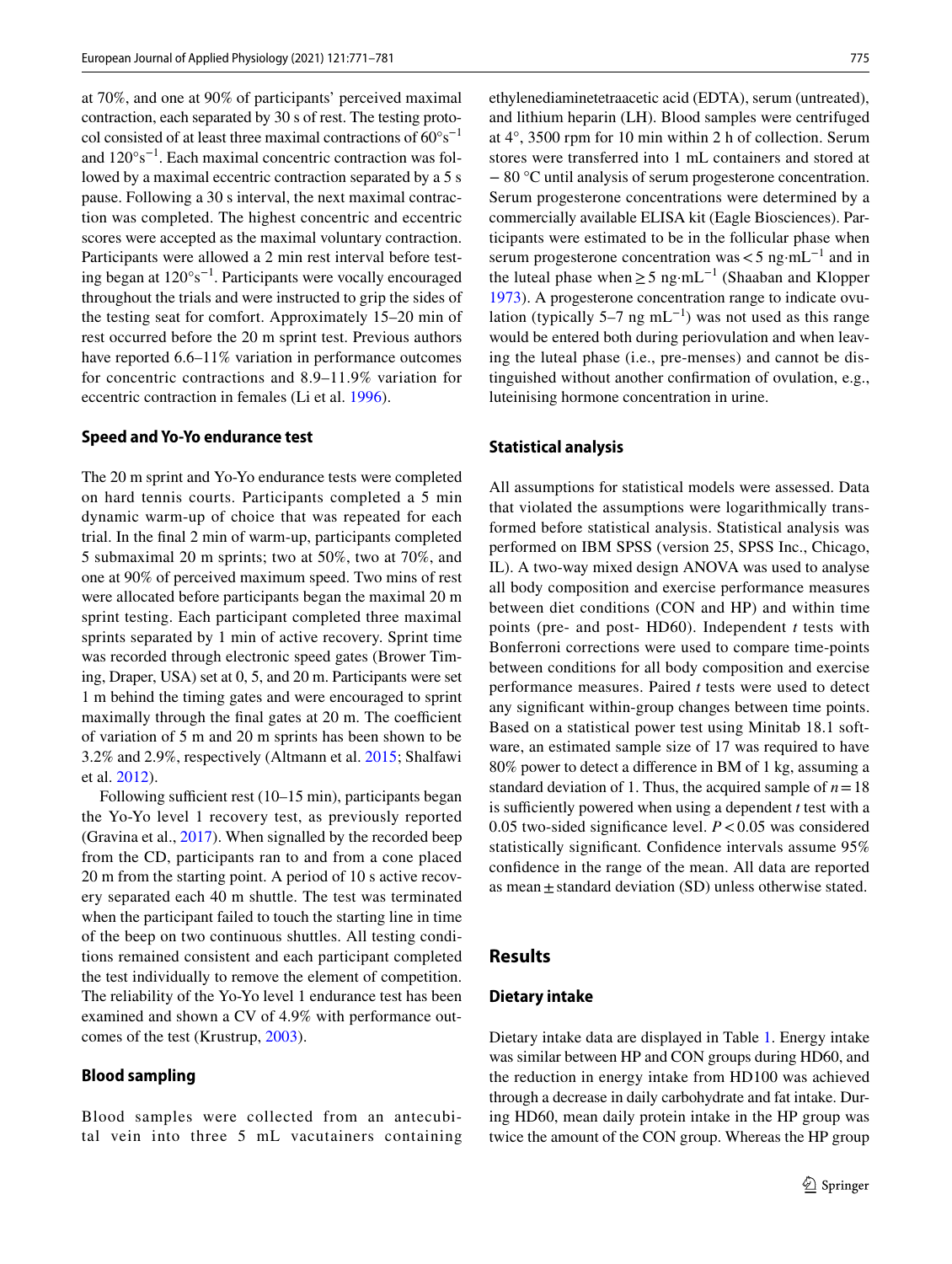increased mean daily protein intake by 4%, the CON group reduced their protein intake by 45% from HD100 to HD60. The reduction in fat intake was more pronounced in the HP group, relative to the CON group, to allow for a greater protein intake while matching total energy intake.

# **Body composition**

Total BM decreased during HD60 in both the CON and HP groups (− 1.0±1.1 kg; 95% CI− 1.72 to − 0.28; *p*=0.026 and − 1.1±0.7 kg; 95% CI− 1.56 to − 0.64; *p*=0.002, respectively); however, the diference between dietary conditions was not statistically signifcant. There were no differences in any body composition measurements between groups at baseline or pre-HD60 and paired samples *t* test revealed no change in body composition from baseline to pre-HD60 (all  $p > 0.05$ ). Individual changes in body composition measurements throughout HD60 are displayed in Fig. [2.](#page-5-0) Overall, there were no signifcant interactions between time point (pre-post) and diet group on BM, FM, LBM, or appendicular lean mass (ALM). The loss of FM was slightly greater in the HP group  $(-0.9 \pm 0.4 \text{ kg})$ ; 95% CI − 1.14 to − 0.63; *p* < 0.001) than the CON group

<span id="page-5-0"></span>**Fig. 2** Individual body composition data at pre- and post-energy restriction. Control diet=0.86 g·d·kgBM−1protein; high protein $=1.7$ g.g·d·kgBM−1protein; pre=pre 40% energy restriction (HD60); post=post HD60. \*Denotes statistically signifcant change from pre  $(p < 0.05$ ; paired samples *t* test)

(− 0.7±0.6 kg; 95% CI − 1.08 to − 0.34; *p*=0.005) from pre-post HD60, though there was no between-group difference  $(p=0.451)$ . During HD60, absolute LBM did not change in either the HP or CON group ( $-0.1 \pm 0.7$  kg; 95% CI – 0.6 to 0.4 and –  $0.3 \pm 1.1$  kg; 95% CI – 1.1 to 0.4, respectively), with no between-group differences  $(p=0.627)$ . Likewise, the relative LBM change from pre- to post- HD60 was not significantly different between groups ( $p=0.563$ ; HP:  $- 0.23\%$ ; 95% CI  $- 1.5$  to 1.0 kg and CON:  $- 0.74\%$ ; 95% CI – 2.8 to 1.3 kg). Notably, one participant lost 6.6% of LBM during HD60, though even when data were analysed with omission of this outlier, the between-group diference remained insignifcant.

## **Exercise performance**

## **HD100 (baseline‑pre) diferences**

There were no significant differences in exercise performance between dietary groups at baseline. The CON group experienced a statistically significant increase in isokinetic concentric strength at both  $60^{\circ} s^{-1}$  ( $p = 0.01$ )

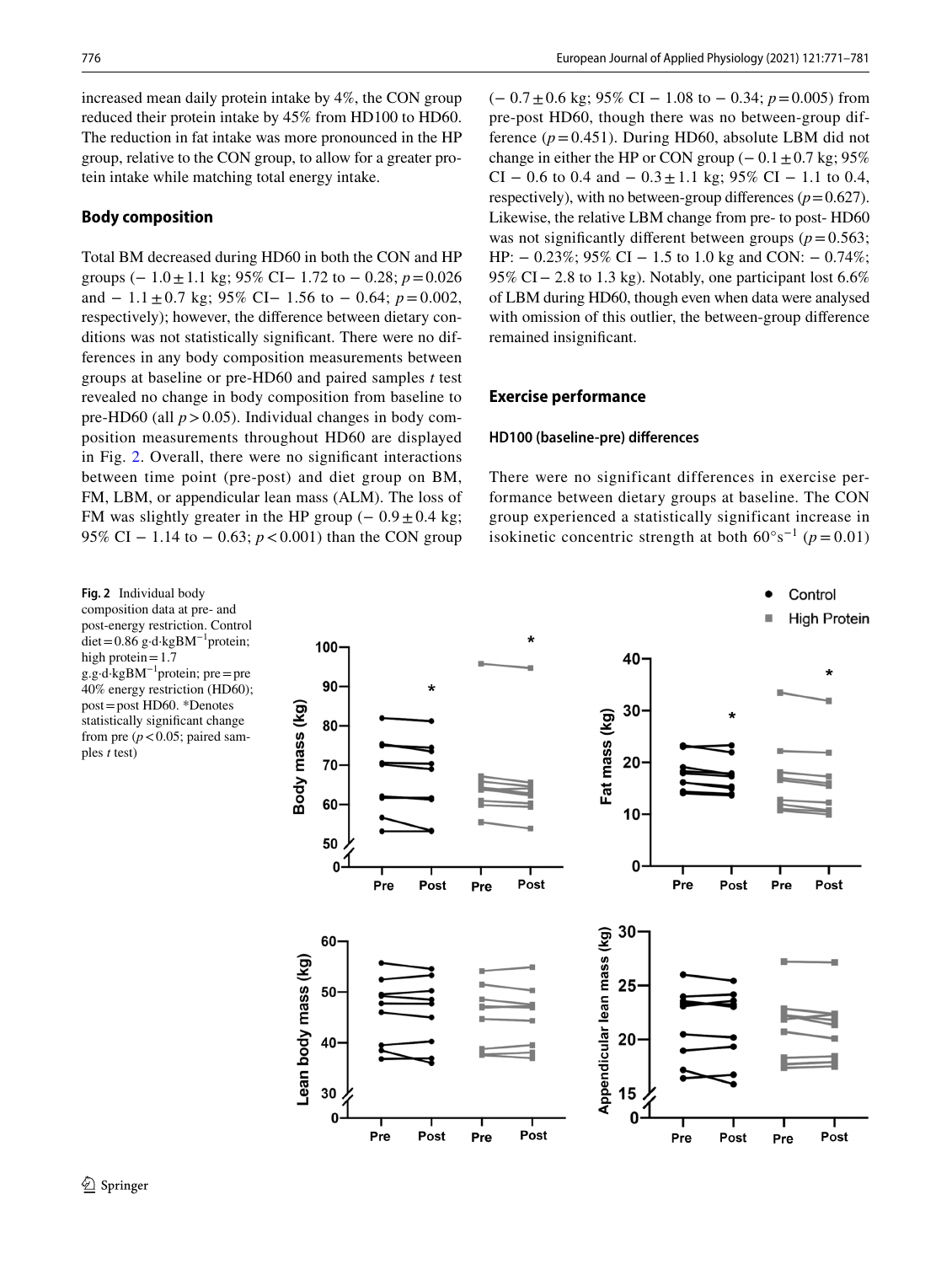and  $120^{\circ}$ s<sup>-1</sup> ( $p = 0.01$ ) from baseline to pre-HD60. No significant changes from baseline to pre-HD60 were found in the HP group for isokinetic concentric strength or in either dietary condition for isokinetic eccentric strength at  $60^{\circ} s^{-1}$  or  $120^{\circ} s^{-1}$ . Yo-Yo test scores improved in the HP group from baseline to pre-HD60 ( $p = 0.042$ ) but remained constant in the CON group. Neither group experienced change in 5 m nor 20 m sprint performance from baseline to pre-HD60.

#### **HD60 (pre‑post) diferences**

Following HD60, there were no significant interactions between time point (pre-post) and dietary condition on any exercise performance measurement. HD60 did not induce any changes in Wingate performance, anaerobic endurance, or sprint performance in either the HP or CON groups, nor were there any between-group differences. Concentric strength at  $60^{\circ} s^{-1}$  improved during HD60

<span id="page-6-0"></span>**Fig. 3** Individual exercise performance measures at pre- and post-energy restriction. Control diet=0.86 g·d·kgBM−1protein; high protein=1.7 g·d·kgBM−1protein; pre=pre 40% energy restriction (HD60); post=post HD60. \*Denotes statistically signifcant change from pre  $(p < 0.05$ ; paired samples *t* test)

 $(p=0.004)$  in the HP group only. When data from both HP and CON groups were pooled, isokinetic concentric and eccentric strength at 60°s−1 significantly improved  $(p=0.006$  and 0.045) during HD60. Individual values for pre-post exercise performance measures are displayed in Fig. [3.](#page-6-0)

# **Menstrual cycle phase**

Measurements of serum progesterone concentration were obtained at pre- and post- HD60 in 14 participants. From these data, 11 participants were estimated to be in the follicular phase and 3 in the luteal phase at pre-HD60 (serum progesterone:  $2.51 \pm 0.38$  and  $16.45 \pm 0.80$  ng·L<sup>-1</sup>, respectively), and 12 participants were estimated to be in the follicular phase and 2 in the luteal phase at post-HD60 (serum progesterone:  $2.75 \pm 0.35$  and  $18.35 \pm 2.20$  ng·mL<sup>-1</sup>, respectively). Overall, 9 participants were estimated to be in the follicular phase during both the pre- and post- HD60 DXA measurements.

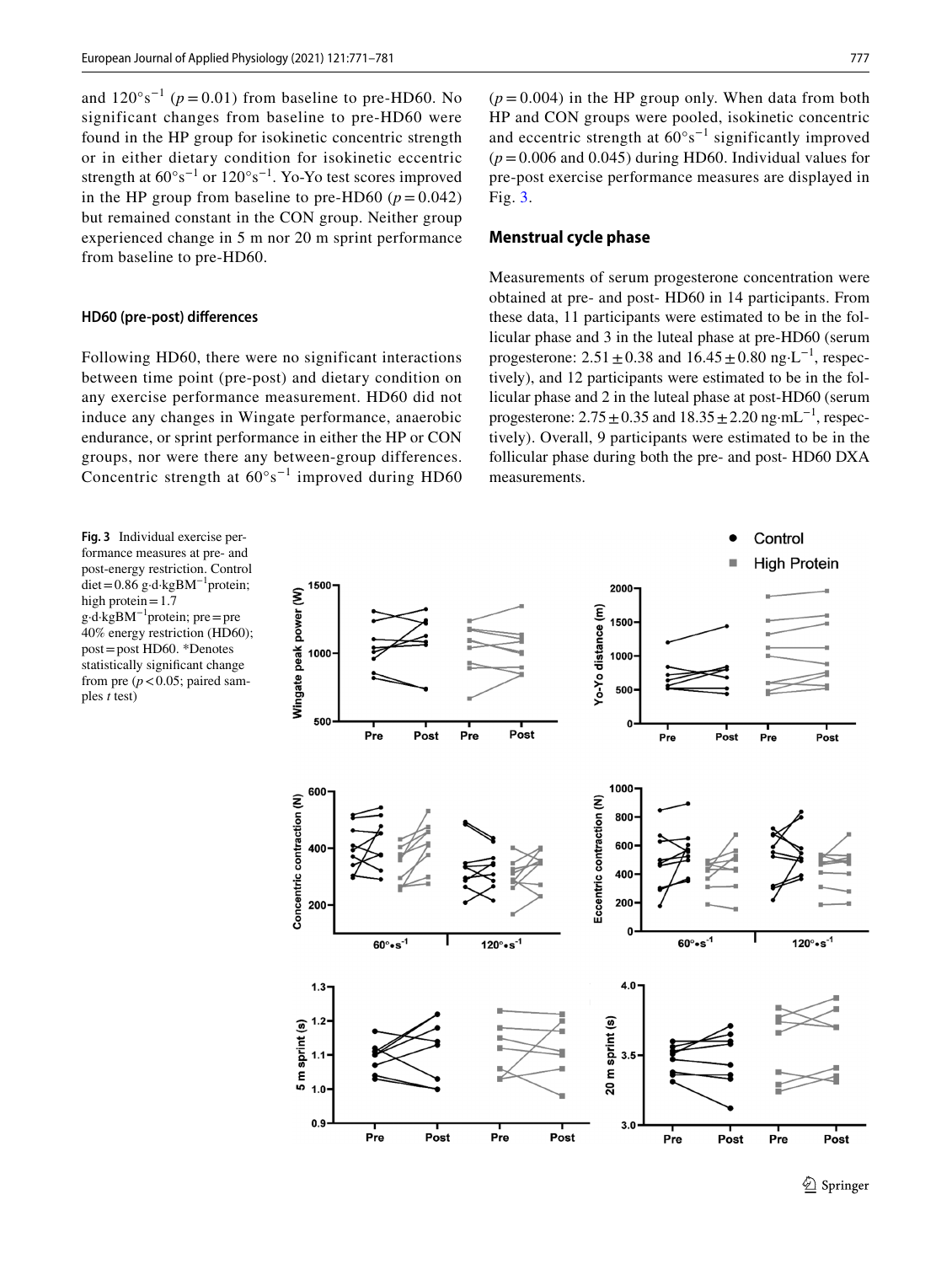# **Discussion**

This study was designed to investigate the impact of increasing dietary protein intake relative to total energy intake on changes in body composition during energy restriction in well-trained females. This study is the frst to investigate the impact of protein intake on body composition during an acute period of weight loss in trained females. As expected, total body mass was reduced during 2 weeks of 40% energy restriction. However, we report no discernible diferences in changes in body composition between groups consuming a hypocaloric diet containing either 35% or 15% of total energy intake from protein. Exercise performance was not impaired by energy restriction and only concentric strength was afected by protein intake. Overall, our fndings suggest that increasing protein intake to 35% of total energy intake does not induce LBM change, independently, or relative to reducing protein intake to 15% of total energy intake in trained females during 2 weeks of diet-induced weight loss. These results are in contrast with those previously reported in trained males (Mettler et al. [2010\)](#page-10-8).

Any sex diferences in body composition changes with increased relative dietary protein composition during weight loss may be due to a number of factors. Various individual pre-existing characteristics, including body composition, may play a large determining role in weight loss and body composition succeeding dietary and/or exercise intervention. In this regard, Forbes [\(2000](#page-9-21)) and Heymsfeld et al. ([2011](#page-9-22)) noted that leaner individuals have greater susceptibility to LBM loss during weight loss, relative to those with higher body fat mass. As such, it may be expected that males and females respond diferently to energy restriction, with regards to changes in LBM, owing to notable sex differences in body composition. These fndings (Forbes [2000](#page-9-21); Heymsfeld et al. [2011\)](#page-9-22) may partly explain the discrepancies between past and present findings, whereby severe  $(-40\%)$ energy restriction induced signifcant diminishment of LBM in well-trained males (Mettler et al. [2010](#page-10-8)), but not in welltrained females. These inconsistencies between males and females regarding LBM change may have been somewhat predetermined by their baseline body fat  $(-17\% \text{ and } -27\%$ , respectively), which perhaps limited a substantial loss of LBM in females. Accordingly, higher adiposity in females may protect against energy restriction-induced loss of LBM in the short-term, and perhaps longer periods of energy restriction (>2 weeks) are needed for a measurable change in LBM to be detected in females. Noteworthy, it appears that as baseline body fat increases (40–50%), the protective efect of body fat on LBM loss is diluted, with untrained females losing up to  $\sim 6\%$  LBM in 10–20 weeks (Gordon et al. [2008](#page-9-8); Layman et al. [2003](#page-9-23), [2005;](#page-9-9) Leidy et al. [2007](#page-9-10); Mateo-Gallego et al. [2017](#page-10-17); Noakes et al. [2005](#page-10-18)). Thus, it

seems feasible that baseline body composition may be a stronger prerequisite to changes in LBM during weight loss in lean trained individuals than in overweight and untrained populations.

Changes in LBM during weight loss may be further infuenced by absolute protein intake. LBM was preserved in trained males during energy restriction by increasing pro-tein intake to 2.3 g⋅d⋅kgBM<sup>-1</sup> (Mettler et al. [2010\)](#page-10-8). This increase was achieved by increasing relative protein intake from 15 to 35% of total energy intake. However, in our present study, increasing protein intake from 15 to 35% of total energy intake resulted in no increase in absolute protein intake relative to BM. These females had a substantially lower habitual energy intake compared to the males (Mettler et al. [2010](#page-10-8)). Thus, increasing the percentage of energy from protein during HD60 did not change absolute protein intake in the current study (1.7 g·d·kgBM). Current recommendations state that energy-deficient athletes may require up to 2.4 g·d·kgBM−1 of protein to preserve or increase LBM (Witard et al. [2019\)](#page-10-19). In the present study, LBM was preserved when protein was consumed at 0.9 and 1.7 g·d·kgBM. Thus, in young trained females, the amount of daily protein required to preserve LBM during energy restriction may be less than previously recommended (Witard et al. [2019](#page-10-19)), at least during short periods of energy restriction. To elucidate the role of dietary protein in LBM change in energyrestricted, young, trained females, longer-term intervention studies may be required.

The change in dietary protein intake from habitual protein intake may modify LBM change during energy restriction. Participants in Mettler's study habitually consumed 1.6 g·d·kgBM−1 of protein and, during energy restriction, the high protein group consumed 2.4 g·d·kgBM−1, which attenuated LBM loss. However, protein intake in the control group was reduced to 1.0 g⋅d⋅kgBM<sup>-1</sup>, resulting in loss of LBM (Mettler et al. [2010\)](#page-10-8). Therefore, it is not possible to ascertain whether the statistical diference in LBM change was attributed to an increase in protein intake in the high protein group, or a reduction in protein intake in the control group. In the present study, we observed the efects of maintained versus reduced absolute protein intake and did not report between-group diferences. Thus, our study suggests that changes in LBM are likely attributed to increased, rather than decreased, protein intake, which supports the conclusions of Mettler et al.  $(2010)$  $(2010)$  $(2010)$ . Therefore, sufficiently increasing absolute protein intake during energy restriction seems a plausible determinant to LBM change.

Other factors, including the duration and/or degree of energy restriction, may infuence changes in body composition. In the present study, LBM was not signifcantly reduced with 2 weeks of 40% energy restriction, with the HP and CON groups losing only 100 g and 300 g of LBM, respectively. Nevertheless, the diference in LBM change between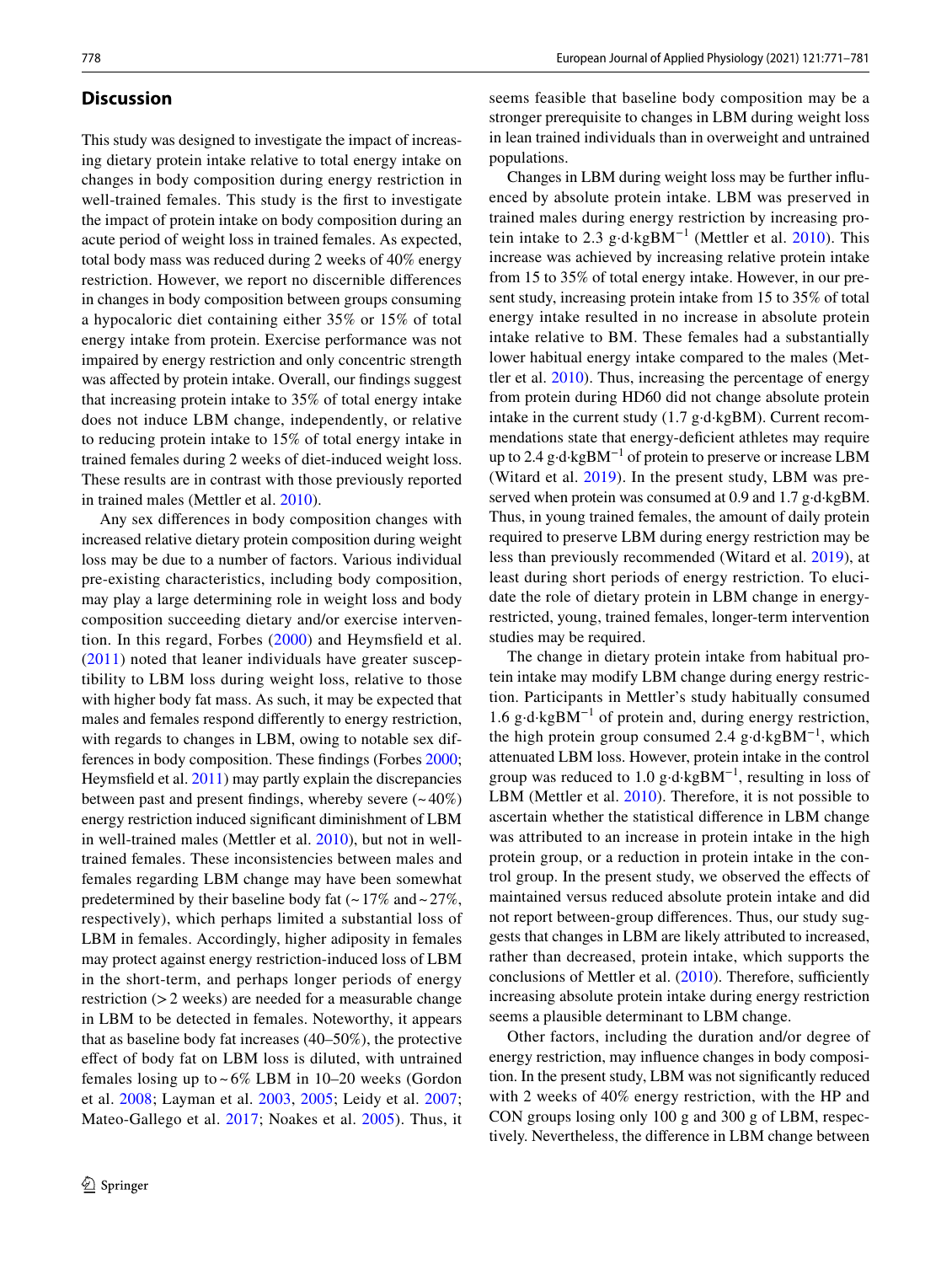groups may become more pronounced with longer periods of energy restriction. It is conceivable that we failed to detect a statistically signifcant reduction in LBM due to the short duration of the energy restriction. However, it has previously been demonstrated that 2 weeks of energy restriction was sufficient to induce LBM loss in males (Mettler et al. [2010](#page-10-8)). Thus, the duration of energy restriction per se does not seem to explain our results. Potentially, the severity of energy restriction is a stronger mediator of LBM change than the duration of energy restriction (Garthe et al. [2011](#page-9-24)). However, the reduction in energy restriction was identical between past (Mettler et al. [2010\)](#page-10-8) and present studies. Therefore, neither the reduction in energy intake, nor the duration of energy restriction, appear to explain the discrepancies between males (Mettler et al. [2010\)](#page-10-8) and females. Future research exploring these conceivable sex diferences in the physiological response to energy restriction are warranted.

Severe energy restriction can, however, be detrimental to various exercise performance parameters, including strength, sprinting, jumping, and sport-specifc ftness tests (Fortes et al. [2017;](#page-9-25) Garthe et al. [2011](#page-9-24); Lalia et al. [2018](#page-9-4); Ribas et al. [2019](#page-10-20)). In the present study, exercise performance was maintained and, in the most part, unafected by protein intake. Although, due to the great degree of intra-participant variability in the exercise protocols utilised, our data may fail to represent true changes in performance. Regardless, meaningful performance change is unlikely to occur over 2 weeks and previous short-term periods (5–14 days) of severe energy restriction did not deteriorate strength, power, aerobic or anaerobic capacity, despite signifcant weight loss (Durguerian et al. [2016;](#page-9-26) Mendes et al. [2013;](#page-10-21) Zachwieja et al. [2001\)](#page-10-22). Short-term energy restriction does not appear to adversely afect exercise performance, although the long-term efects of severe energy restriction using sport or event-specifc measurements of performance are poorly understood. Accordingly, future longitudinal studies investigating the impact of long-term energy restriction on exercise performance would be beneficial.

The authors acknowledge that a lack of control for menstrual cycle status may be considered a limitation of the present study. A key consideration when conducting research with premenopausal females is hormonal status, i.e., menstrual cycle phase and use of hormonal contraceptives. However, we did not control menstrual cycle phase, which may have infuenced the DXA measurements due to cyclic fuctuations in body water. During the DXA measurements, conducted on days 7, 14, and 28 of the intervention, some of the females were not in the same phase of the menstrual cycle (as estimated by serum progesterone concentration) at each measurement. Furthermore, there was between-participant variation in cycle phase at each DXA measurement, which may have created inter-participant variability in lean body mass change. Nonetheless, studies that have compared body composition measurements across the menstrual cycle have not reported signifcant diferences between menstrual cycle phases (Cumberledge et al. [2018](#page-9-27); Hicks et al. [2017](#page-9-28)). However, endurance- and resistance- based exercise performance may be impaired during the early follicular phase of the menstrual cycle, albeit this response is likely individual and supporting evidence is inconclusive (McNulty et al. [2020](#page-10-23)). Future studies in females should consider hormonal status and, where feasible, conduct primary measures during the same phase of each menstrual cycle.

# **Conclusion**

In summary, we demonstrate that short-term severe energy restriction reduced total body mass, in the absence of change to LBM and exercise performance. However, our study failed to show a diference between higher and lower protein intakes with respect to changes in LBM in well-trained females, which conficts previous research in well-trained males. These data indicate that neither maintaining nor reducing absolute protein intake diminishes LBM during short-term energy restriction in trained females. The impact of protein intake on LBM change during energy restriction warrants investigation in trained females. Furthermore, recommendations for weight loss in trained females should express protein intake relative to body mass, not energy intake.

**Acknowledgements** The authors would like to thank the study participants for their time and dedication to the study. This study received no external funding.

**Author contributions** The study was designed by LA, OW and IW. Data collection was conducted by LA, OW and TC. Data were analysed by AP. The manuscript was written by AP, KT, OW and IW. All authors read and approved the fnal manuscript.

**Funding** Not applicable.

#### **Compliance with ethical standards**

**Conflict of interest** The authors declare no conficts of interest.

**Ethical approval** The study was approved by the School of Sport Research Ethics Committee (SSREC) at the University of Stirling and the East of Scotland NHS Research Ethics Committee (NHSREC).

**Informed consent** Written informed consent was obtained by all participants prior to data collection.

**Consent for publication** All co-authors approved the fnal version of this manuscript.

**Open Access** This article is licensed under a Creative Commons Attribution 4.0 International License, which permits use, sharing,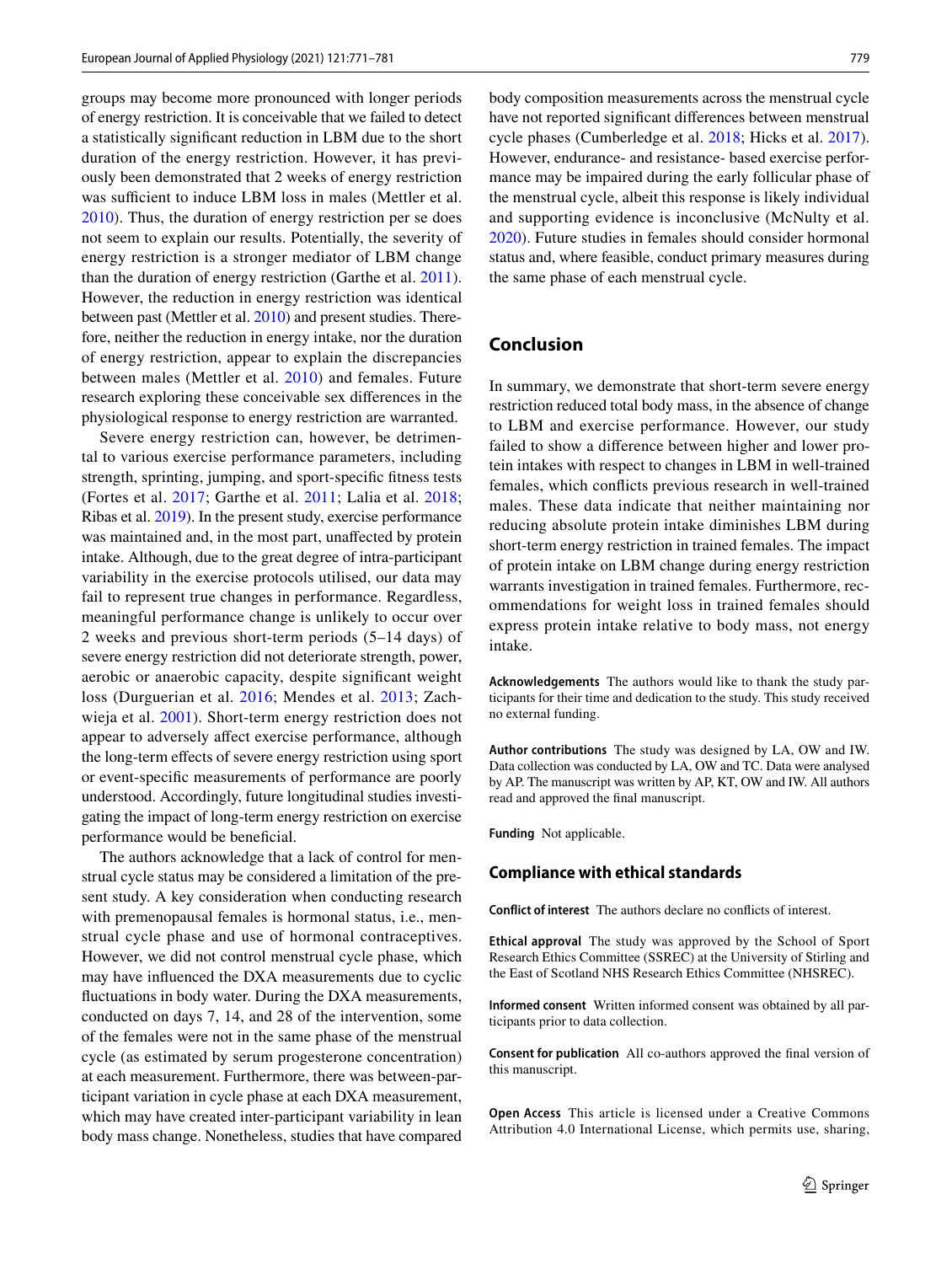adaptation, distribution and reproduction in any medium or format, as long as you give appropriate credit to the original author(s) and the source, provide a link to the Creative Commons licence, and indicate if changes were made. The images or other third party material in this article are included in the article's Creative Commons licence, unless indicated otherwise in a credit line to the material. If material is not included in the article's Creative Commons licence and your intended use is not permitted by statutory regulation or exceeds the permitted use, you will need to obtain permission directly from the copyright holder. To view a copy of this licence, visit [http://creativecommons](http://creativecommons.org/licenses/by/4.0/) [.org/licenses/by/4.0/.](http://creativecommons.org/licenses/by/4.0/)

# **References**

- <span id="page-9-18"></span>Altmann S, Hofmann M, Kurz G, Neumann R, Woll A, Haertel S (2015) Diferent starting distances afect 5-m sprint times. J Strength Cond Res 29(8):2361–2366
- <span id="page-9-0"></span>Barley OR, Chapman DW, Abbiss CR (2018) Weight loss strategies in combat sports and concerning habits in mixed martial arts. Int J Sports Physiol Perform 13(7):933–939. [https://doi.org/10.1123/](https://doi.org/10.1123/ijspp.2017-0715) [ijspp.2017-0715](https://doi.org/10.1123/ijspp.2017-0715)
- <span id="page-9-2"></span>Bloodworth A, McNamee M, Tan J (2017) Autonomy, eating disorders and elite gymnastics: ethical and conceptual issues. Sport Educ Soc 22(8):878–889. [https://doi.org/10.1080/13573](https://doi.org/10.1080/13573322.2015.1107829) [322.2015.1107829](https://doi.org/10.1080/13573322.2015.1107829)
- <span id="page-9-11"></span>Campbell BI, Aguilar D, Conlin L, Vargas A, Schoenfeld BJ, Corson A, Couvillion K (2018) Efects of high versus low protein intake on body composition and maximal strength in aspiring female physique athletes engaging in an 8-week resistance training program. Int J Sport Nutr Exerc Metab 28(6):580–585
- <span id="page-9-6"></span>Carbone JW, Pasiakos SM, Vislocky LM, Anderson JM, Rodriguez NR (2014) Effects of short-term energy deficit on muscle protein breakdown and intramuscular proteolysis in normal-weight young adults. Appl Physiol Nutr Metab 39(8):960–968. [https://](https://doi.org/10.1139/apnm-2013-0433) [doi.org/10.1139/apnm-2013-0433](https://doi.org/10.1139/apnm-2013-0433)
- <span id="page-9-5"></span>Carbone JW, McClung JP, Pasiakos SM (2019) Recent advances in the characterization of skeletal muscle and whole-body protein responses to dietary protein and exercise during negative energy balance. Adv Nutr 10(1):70–79. [https://doi.org/10.1093/advan](https://doi.org/10.1093/advances/nmy087) [ces/nmy087](https://doi.org/10.1093/advances/nmy087)
- <span id="page-9-27"></span>Cumberledge EA, Myers C, Venditti JJ, Dixon CB, Andreacci JL (2018) The efect of the menstrual cycle on body composition determined by contact-electrode bioelectrical impedance analyzers. Int J Exerc Sci 11(4):625–632
- <span id="page-9-1"></span>da Silva Santos JF, Takito MY, Artioli GG, Franchini E (2016) Weight loss practices in Taekwondo athletes of diferent competitive levels. J Exerc Rehabil 12(3):202–208. [https://doi.](https://doi.org/10.12965/jer.1632610.305) [org/10.12965/jer.1632610.305](https://doi.org/10.12965/jer.1632610.305)
- <span id="page-9-13"></span>Dreyer HC, Fujita S, Glynn EL, Drummond MJ, Volpi E, Rasmussen BB (2010) Resistance exercise increases leg muscle protein synthesis and mTOR signalling independent of sex. Acta Physiol 199(1):71–81
- <span id="page-9-26"></span>Durguerian A, Bougard C, Drogou C, Sauvet F, Chennaoui M, Filaire E (2016) Weight loss, performance and psychological related states in high-level weightlifters. Int J Sports Med 37(03):230–238
- <span id="page-9-15"></span>Evans EM, Mojtahedi MC, Thorpe MP, Valentine RJ, Kris-Etherton PM, Layman DK (2012) Effects of protein intake and gender on body composition changes: a randomized clinical weight loss trial. Nutr Metab 9(1):55
- <span id="page-9-3"></span>Fagerberg P (2018) Negative consequences of low energy availability in natural male bodybuilding: a review. Int J Sport Nutr Exerc Metab 28(4):385–402. <https://doi.org/10.1123/ijsnem.2016-0332>
- <span id="page-9-21"></span>Forbes GB (2000) Body fat content infuences the body composition response to nutrition and exercise. Ann NY Acad Sci 904(1):359– 365.<https://doi.org/10.1111/j.1749-6632.2000.tb06482.x>
- <span id="page-9-25"></span>Fortes LS, Costa BD, Paes PP, Cyrino ES, Vianna JM, Franchini E (2017) Efect of rapid weight loss on physical performance in judo athletes: is rapid weight loss a help for judokas with weight problems? Int J Perform Anal Sport 17(5):763–773
- <span id="page-9-14"></span>Fujita S, Rasmussen BB, Bell JA, Cadenas JG, Volpi E (2007) Basal muscle intracellular amino acid kinetics in women and men. Am J Physiol Endocrinol Metab 292(1):E77–E83
- <span id="page-9-24"></span>Garthe I, Raastad T, Refsnes PE, Koivisto A, Sundgot-Borgen J (2011) Efect of two diferent weight-loss rates on body composition and strength and power-related performance in elite athletes. Int J Sport Nutr Exerc Metab 21(2):97–104
- <span id="page-9-8"></span>Gordon M, Bopp M, Easter L, Miller G, Lyles M, Houston D, Kritchevsky S (2008) Efects of dietary protein on the composition of weight loss in post-menopausal women. J Nutr Health Aging 12(8):505
- <span id="page-9-19"></span>Gravina L, Brown FF, Alexander L, Dick J, Bell G, Witard OC, Galloway SDR (2017) n-3 Fatty acid supplementation during 4 weeks of training leads to improved anaerobic endurance capacity, but not maximal strength, speed, or power in soccer players. Int J Sport Nutr Exerc Metab 27(4):305–313. [https://doi.org/10.1123/](https://doi.org/10.1123/ijsnem.2016-0325) [ijsnem.2016-0325](https://doi.org/10.1123/ijsnem.2016-0325)
- <span id="page-9-7"></span>Hector AJ, McGlory C, Damas F, Mazara N, Baker SK, Phillips SM (2018) Pronounced energy restriction with elevated protein intake results in no change in proteolysis and reductions in skeletal muscle protein synthesis that are mitigated by resistance exercise. FASEB J 32(1):265–275. [https://doi.org/10.1096/f.201700158RR](https://doi.org/10.1096/fj.201700158RR)
- <span id="page-9-22"></span>Heymsfeld S, Thomas D, Nguyen AM, Peng J, Martin C, Shen W, Muller M (2011) Voluntary weight loss: systematic review of early phase body composition changes. Obes Rev 12(5):e348–e361
- <span id="page-9-28"></span>Hicks CS, McLester CN, Esmat TA, McLester JR (2017) A comparison of body composition across two phases of the menstrual cycle utilizing dual-energy x-ray absorptiometry, air displacement plethysmography, and bioelectrical impedance analysis. Int J Exerc Sci 10(8):1235–1249
- <span id="page-9-12"></span>Jahn LA, Barrett EJ, Genco ML, Wei L, Spraggins TA, Fryburg DA (1999) Tissue composition afects measures of postabsorptive human skeletal muscle metabolism: comparison across genders. J Clin Endocrinol Metab 84(3):1007–1010
- <span id="page-9-16"></span>Kavaliauskas M, Phillips SM (2016) Reliability and sensitivity of the 6 and 30 second Wingate tests in physically active males and females. Isokinet Exerc Sci 24(3):277–284
- <span id="page-9-20"></span>Krustrup P, Mohr M, Amstrup T, Rysgaard T, Johansen J, Steensberg A, Pedersen PK, Bangsbo J (2003) The yo-yo intermittent recovery test: physiological response, reliability, and validity. Med Sci Sports Exerc 35:697–705
- <span id="page-9-4"></span>Lalia C, Raoui RA, Adel B, Hocine A, Othman B (2018) Efects of caloric restriction on anthropometrical and specifc performance in highly-trained university judo athletes. Arab J Nutr Exerc (AJNE).<https://doi.org/10.18502/ajne.v3i3.3669>
- <span id="page-9-23"></span>Layman DK, Boileau RA, Erickson DJ, Painter JE, Shiue H, Sather C, Christou DD (2003) A reduced ratio of dietary carbohydrate to protein improves body composition and blood lipid profles during weight loss in adult women. J Nutr 133(2):411–417
- <span id="page-9-9"></span>Layman DK, Evans E, Baum JI, Seyler J, Erickson DJ, Boileau RA (2005) Dietary protein and exercise have additive effects on body composition during weight loss in adult women. J Nutr 135(8):1903–1910
- <span id="page-9-10"></span>Leidy HJ, Carnell NS, Mattes RD, Campbell WW (2007) Higher protein intake preserves lean mass and satiety with weight loss in pre-obese and obese women. Obesity 15(2):421–429
- <span id="page-9-17"></span>Li R, Wu Y, Mafulli N, Chan KM, Chan J (1996) Eccentric and concentric isokinetic knee fexion and extension: a reliability